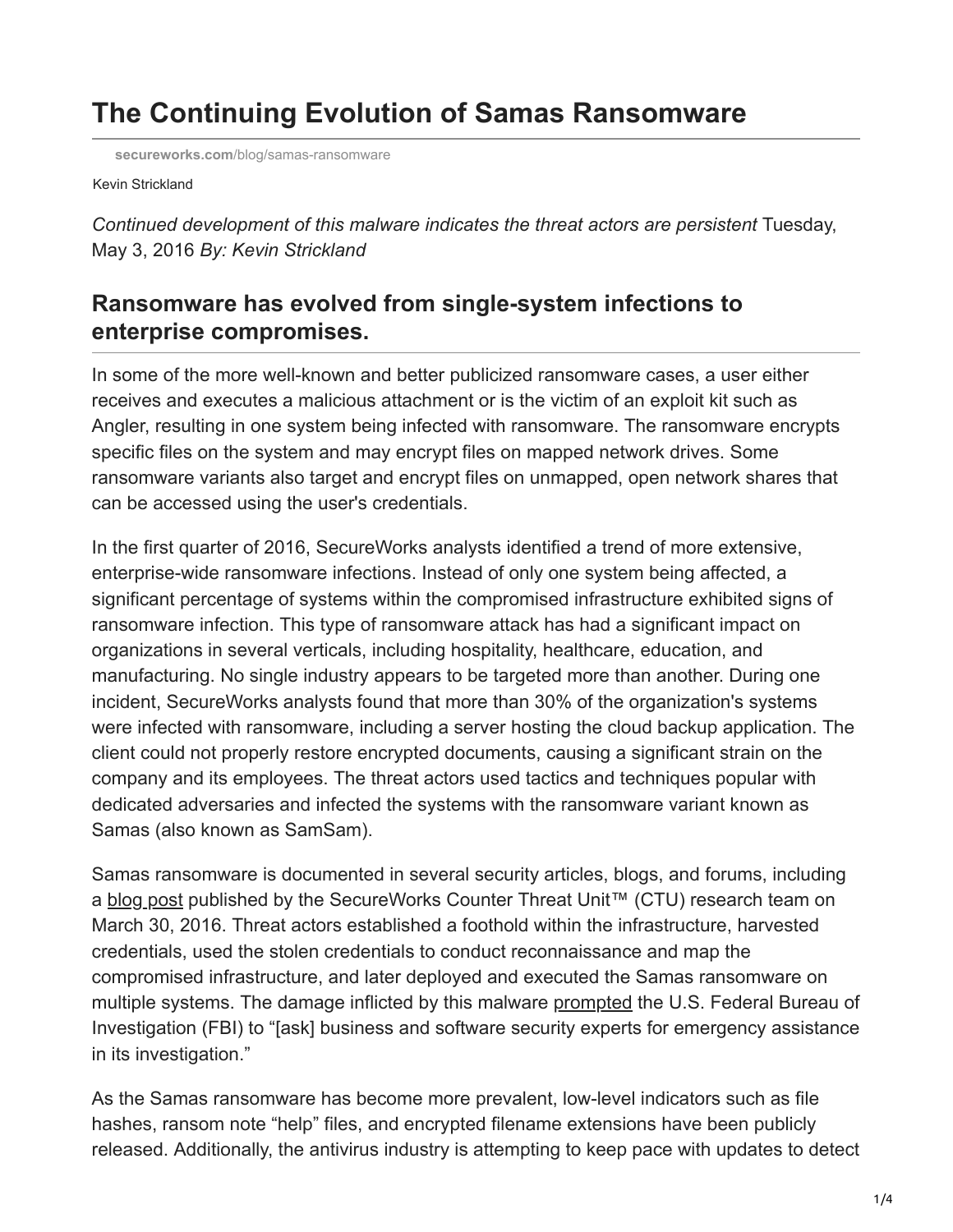the ransomware. The release of this information benefits two groups: victims and the Samas malware author(s). Affected organizations can more efficiently identify the ransomware, decreasing the time spent on containment and eradication. The malware authors react to the publicized information by modifying their code, effectively nullifying many of the published indicators, in some cases, avoiding detection by traditional antivirus applications. SecureWorks analysts have identified updated versions of the Samas ransomware, indicating that the authors have been modifying their code.

The Samas ransomware is a .NET compiled binary, and the primary filename associated with the ransomware is samsam.exe. An initial samsam.exe variant analyzed by SecureWorks contained a compile date in January 2016 and a file description field of "MicrosoftSAM." SecureWorks analysts identified three additional variants of the Samas ransomware (see Table 1).

| <b>Name</b>     | <b>Compile date</b> | <b>File description field</b>            |
|-----------------|---------------------|------------------------------------------|
| mikoponi.exe    | March 2016          | <b>MiCro Oragns</b>                      |
| RikiRafael.exe  |                     | Early April 2016 Microsoft BenchMark CPU |
| showmehowto.exe | April 24, 2016      | Adobe Flash Player                       |

## *Table 1. Samas variants identified by SecureWorks analysts.*

As illustrated in Figures 1-4, each of the four variants were identified by a unique Program Database (PDB) file string embedded within the file. The PDB file stores debugging information for an application and often indicates the original name of the program.

|  | 1 0000000346BC | 0000004364BC | RSDS{u                                          |  |
|--|----------------|--------------|-------------------------------------------------|--|
|  | 0000000346D4   | 0000004364D4 | d:\SAM\clients\Sam41\SAM\obj\Release\samsam.pdb |  |
|  | ,000000034812  | 000000436612 | CorExeMain                                      |  |
|  | 4 00000003481E | 00000043661F | mscoree.dll                                     |  |

*Figure 1. PDB file string for samsam.exe. (Source: SecureWorks)*

|  | 00000003459B          | 000000436398 | WrapNonExceptionThrows                                                               |  |
|--|-----------------------|--------------|--------------------------------------------------------------------------------------|--|
|  | 4 0000000345E8        | 0000004363E8 | ut/SAM/Servers/Sam-onion-no-check-lock-file-enc-all-ext/SAM/obi/Release/MIKOPONI.pdb |  |
|  | <b>A</b> 000000034722 | 000000436522 | CorExeMain                                                                           |  |
|  | A 00000003472E        | 00000043652E | mscoree.dll                                                                          |  |
|  |                       |              |                                                                                      |  |

*Figure 2. PDB file string for mikoponi.exe. (Source: SecureWorks)*

| 0000000353B0<br>l 0000000353C8 | 0000004371B0<br>0000004371C8 | RSDS\<br>ut\SAM\Servers\Sam-onion-no-check-lock-file-enc-all-ext-bypassanti\SAM\obj\Release\RikiRafael.pdb |  |
|--------------------------------|------------------------------|------------------------------------------------------------------------------------------------------------|--|
| 000000035502<br>00000003550E   | 000000437302<br>00000043730E | CorExeMain<br>mscoree.dll                                                                                  |  |

*Figure 3. PDB file string for RikiRafael.exe. (Source: SecureWorks)*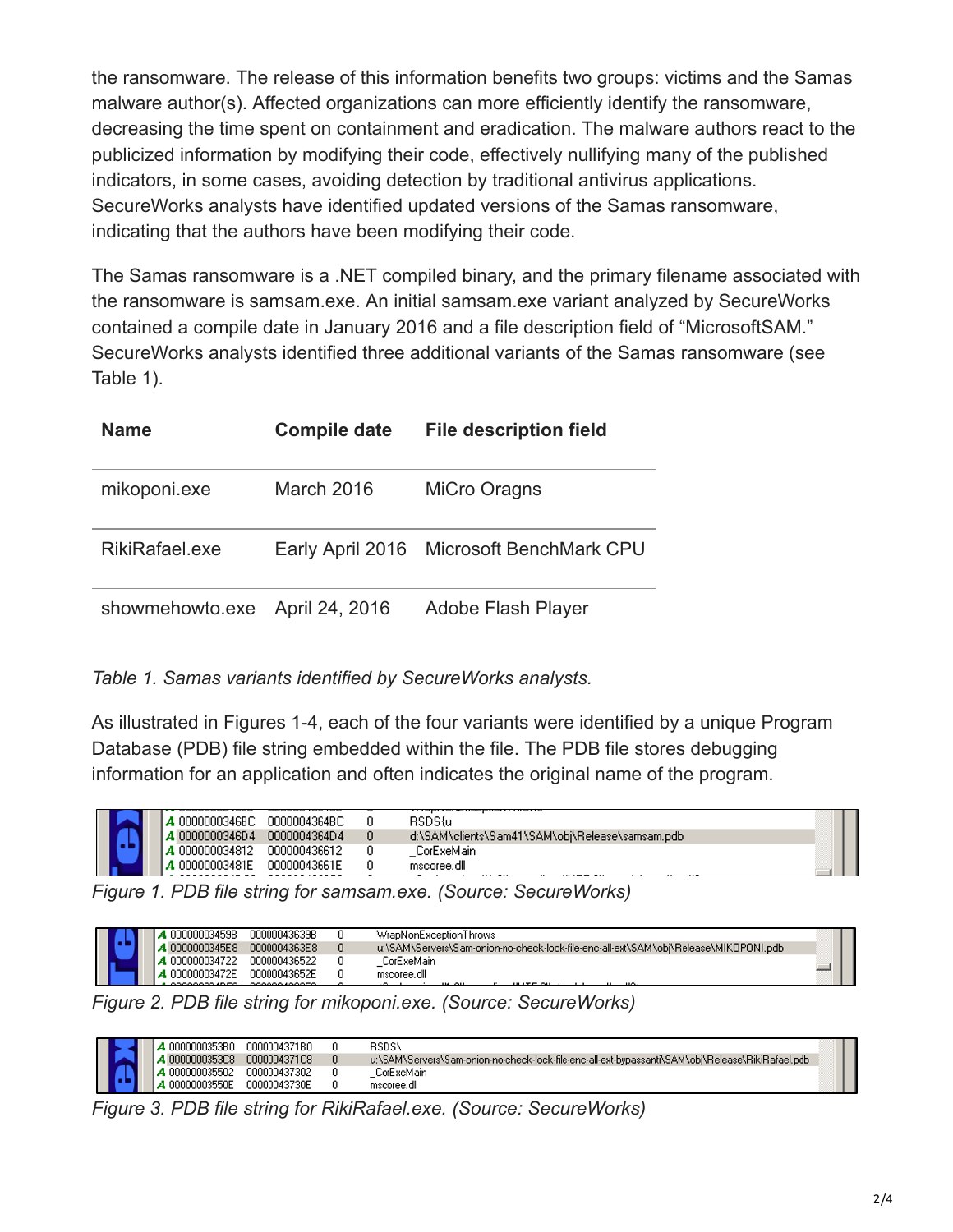| A 0000000103FC | 0000004121FC | WrapNonExceptionThrows                                                                 |  |
|----------------|--------------|----------------------------------------------------------------------------------------|--|
| 4 000000010430 | 000000412230 | RSDSu                                                                                  |  |
| A 000000010448 | 000000412248 | u:\SAM\Servers\Sam-onion-encall-ext-20160424-workgroup\SAM\obj\Release\showmehowto.pdb |  |
| 000000010582   | 000000412382 | CorExeMain                                                                             |  |
| A 00000001058E | 00000041238E | mscoree.dll                                                                            |  |

*Figure 4. PDB file string for showmehowto.exe. (Source: SecureWorks)*

The older Samas variants contained two hidden executables within the portable executable (PE) resource section: del.exe and selfdel.exe. The del.exe file is the legitimate Microsoft SysInternals SDelete application. Tests of the ransomware indicate that selfdel.exe is used to delete both samsam.exe and del.exe from the infected system.

In the more recent mikoponi.exe and RikiRafael.exe variants, both executables contained one binary (SDelete) hidden in the resource section. Instead of using two executables, these variants create a Windows batch script (see Figure 5) to delete itself.

```
1Gecho off
2 SETLOCAL EnableExtensions
   set "EXE=RikiRafael.exe"
3 -4 -set "DEL=C:\ProgramData\BackupHomeDir\macrosoft10.exe"
5 set "PEXE=C:\Users\Uindows7\Desktop"
6
   :10007 FOR /F 88x IN ('tasklist /NH /FI "IMAGENAME eq 8EXE8"') DO IF 88x == 8EXE8 goto FOUND
8
   goto END
9
   : FOUND
10 ping 127.0.0.1 -n 5 > NUL
11goto loop
12 -: END
13 "%DEL%" -p 16 "%PEXE%\%EXE%" -accepteula
14 DEL "&DEL&"
15 DEL 8~10"
```
*Figure 5. Extracted batch script from Samas sample. (Source: SecureWorks)*

The batch script sets three variables: the Samas executable name (EXE), SDelete (DEL), and the Samas executable process path (PEXE). A FOR loop is created, executing 'tasklist' in search of the running Samas process. If the process is still running, the batch script continues to run in a loop, creating a delay by pinging the local host five times and the repeating the search process. If the process is not found, SDelete (DEL) executes and deletes the Samas ransomware. The batch script then deletes both SDelete and itself.

As an additional forensic indicator, a registry key is created when SDelete executes with the "-accepteula" parameter (which is required the first time it is executed on any system), which indicates that the end-user license agreement (EULA) was accepted. The key is created within the profile of the user who executed SDelete (e.g., HKEY\_CURRENT\_USER\Software\Sysinternals\SDelete).

The most recent Samas variant observed by SecureWorks analysts as of this publication (showmehowto.exe) uses a batch script but forgoes the use of SDelete, leaving the malware on the system. Within one month, the Samas authors developed two variants, and each iteration made past low-level threat indicators obsolete.